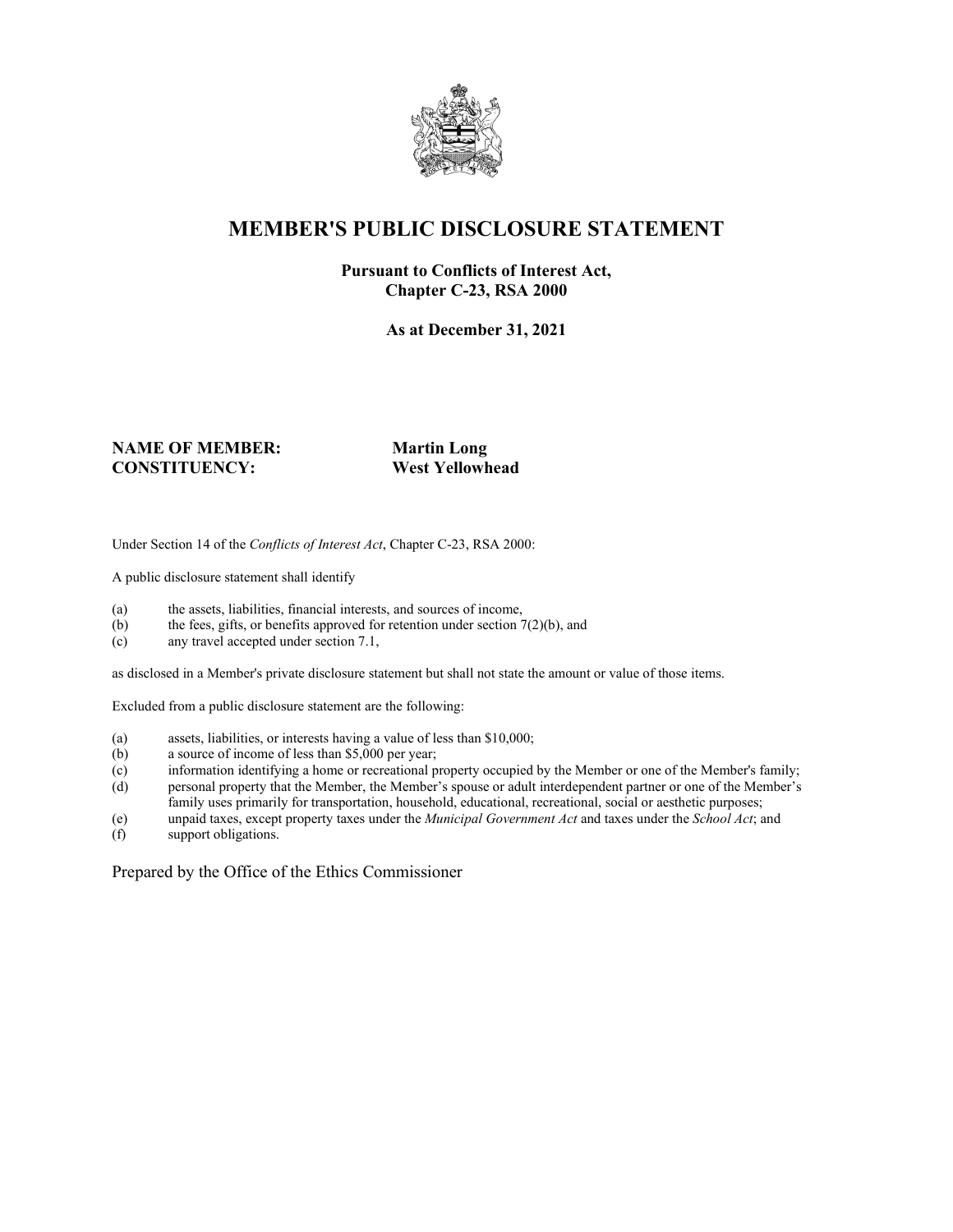### **PUBLIC DISCLOSURE STATEMENT FOR Martin Long**

## **FORM 1: MEMBER (Martin Long)**

| <b>INCOME</b>                                                                                   |                                                                                                                                                                                                               |
|-------------------------------------------------------------------------------------------------|---------------------------------------------------------------------------------------------------------------------------------------------------------------------------------------------------------------|
| <b>Source</b>                                                                                   | <b>Nature of Income</b>                                                                                                                                                                                       |
| <b>Province of Alberta</b>                                                                      | <b>MLA</b> Indemnity                                                                                                                                                                                          |
| <b>ASSETS</b>                                                                                   |                                                                                                                                                                                                               |
| <b>Real Property</b>                                                                            | Primary Residence<br><b>Secondary Residence</b>                                                                                                                                                               |
| <b>Bank, Trust Company or Other Financial</b><br><b>Institution</b>                             | n/a                                                                                                                                                                                                           |
| <b>Publicly Traded Securities (stocks and bonds)</b><br>and Registered Retirement Savings Plans | RRSP: AGF Global Dividend Fund DSC, AGFiQ<br>North American Dividend Inc Class DSC, AGF<br>Emerging Markets Fund DSC, AGF American<br><b>Growth Class DSC</b><br>RPP: Balanced Pension Trust, Pure Cdn Equity |
|                                                                                                 | (Beutel Goodman), Growth Equity (Montrusco),<br>U.S. Index Registered (Mackenzie), International<br>Equity                                                                                                    |
| <b>Canada Savings Bonds, Guaranteed</b><br><b>Investment Certificates</b>                       | n/a                                                                                                                                                                                                           |
| <b>Mutual Funds</b>                                                                             | n/a                                                                                                                                                                                                           |
| <b>Annuities and Life Insurance Policies</b>                                                    | Sun Life, Great West Life                                                                                                                                                                                     |
| <b>Pension Rights</b>                                                                           | n/a                                                                                                                                                                                                           |
| <b>Other Assets</b>                                                                             | n/a                                                                                                                                                                                                           |
| <b>Gifts and Personal Benefits</b>                                                              | n/a                                                                                                                                                                                                           |
| <b>Travel on Non-commercial Aircraft</b>                                                        | n/a                                                                                                                                                                                                           |
| <b>LIABILITIES</b>                                                                              |                                                                                                                                                                                                               |
| <b>Mortgages</b>                                                                                | Royal Bank of Canada                                                                                                                                                                                          |
| <b>Loans or Lines of Credit</b>                                                                 | Honda, Royal Bank of Canada                                                                                                                                                                                   |
| <b>Guarantees</b>                                                                               | n/a                                                                                                                                                                                                           |
| Other                                                                                           | n/a                                                                                                                                                                                                           |
| <b>FINANCIAL INTERESTS</b>                                                                      |                                                                                                                                                                                                               |
| n/a                                                                                             |                                                                                                                                                                                                               |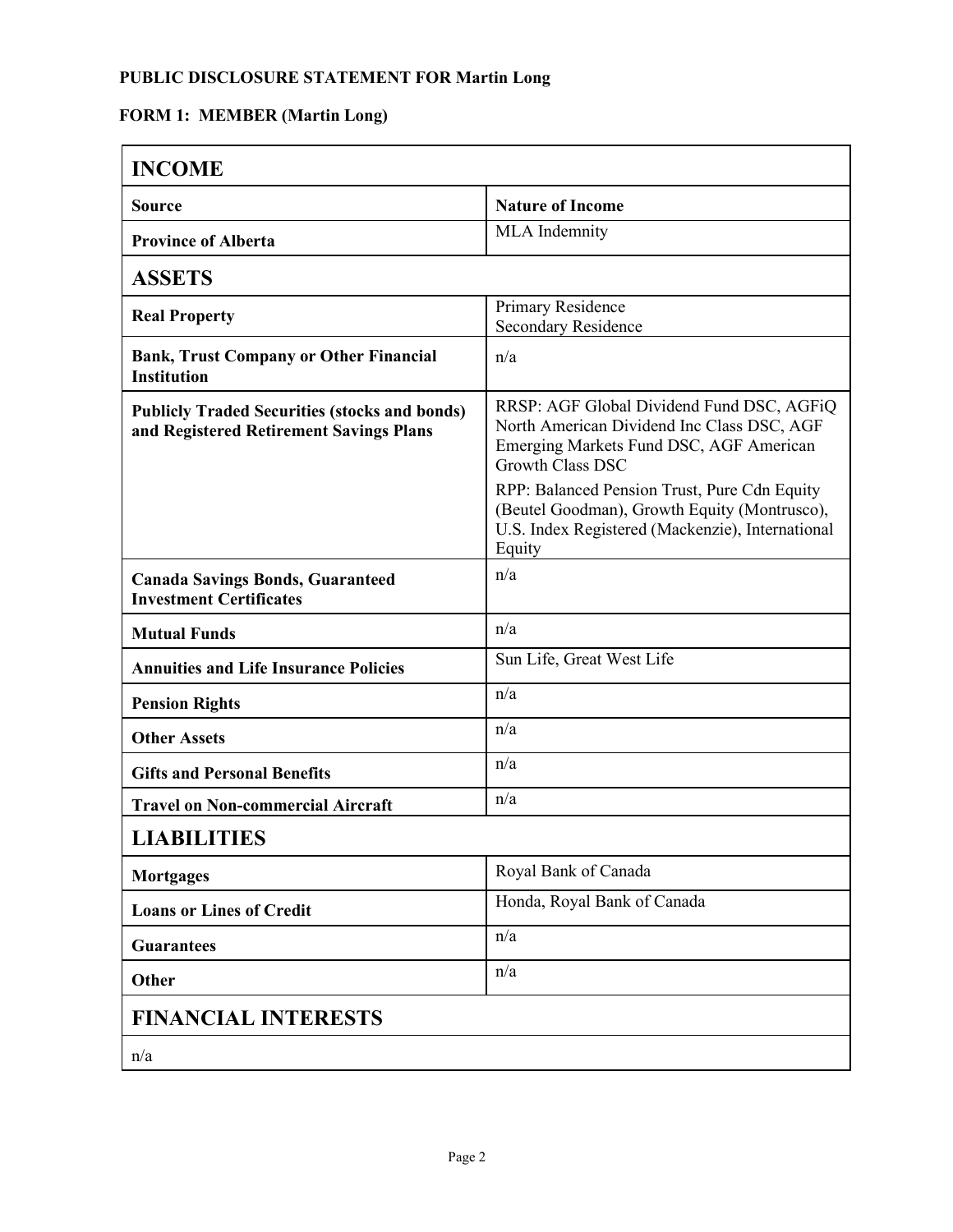# **PUBLIC DISCLOSURE STATEMENT FOR Martin Long**

# **FORM 2: MEMBER'S SPOUSE/ADULT INTERDEPENDENT PARTNER (Vanessa Long)**

| <b>INCOME</b>                                                                                   |                                                                       |  |
|-------------------------------------------------------------------------------------------------|-----------------------------------------------------------------------|--|
| Source                                                                                          | <b>Nature of Income</b>                                               |  |
| Greenhouse business                                                                             | Salary                                                                |  |
| <b>ASSETS</b>                                                                                   |                                                                       |  |
| <b>Real Property</b>                                                                            | Joint with Spouse                                                     |  |
| <b>Bank, Trust Company or Other Financial</b><br><b>Institution</b>                             | n/a                                                                   |  |
| <b>Publicly Traded Securities (stocks and bonds)</b><br>and Registered Retirement Savings Plans | n/a                                                                   |  |
| <b>Canada Savings Bonds, Guaranteed</b><br><b>Investment Certificates</b>                       | n/a                                                                   |  |
| <b>Mutual Funds</b>                                                                             | n/a                                                                   |  |
| <b>Annuities and Life Insurance Policies</b>                                                    | Sun Life                                                              |  |
| <b>Pension Rights</b>                                                                           | Northern Gateway Public Schools:<br>Alberta Teachers' Retirement Fund |  |
| <b>Other Assets</b>                                                                             | n/a                                                                   |  |
| <b>Gifts and Personal Benefits</b>                                                              | n/a                                                                   |  |
| <b>LIABILITIES</b>                                                                              |                                                                       |  |
| <b>Mortgages</b>                                                                                | Joint with Spouse                                                     |  |
| <b>Loans or Lines of Credit</b>                                                                 | Royal Bank of Canada                                                  |  |
| <b>Guarantees</b>                                                                               | n/a                                                                   |  |
| Other                                                                                           | n/a                                                                   |  |
| <b>FINANCIAL INTERESTS</b>                                                                      |                                                                       |  |
| n/a                                                                                             |                                                                       |  |